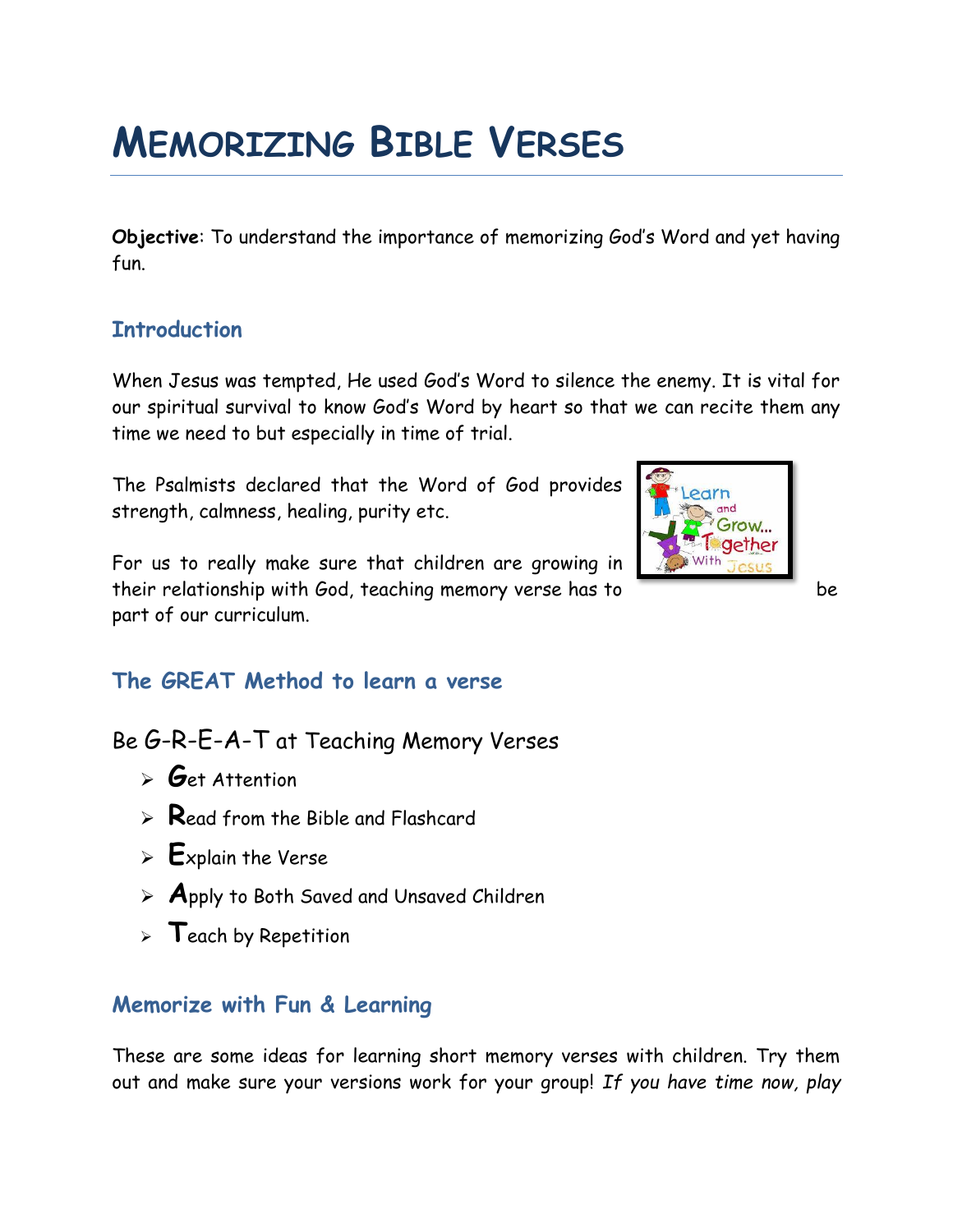*one of these with a friend. Then read over the Bible verses at the end and think about what they mean.*

1.) **Erase-A-Word**: Write the verse on a board which can be erased. Have the children say the verse together. Erase 1 word or two words at a time. Say the verse again. Keep erasing words and saying the verse. Can you all say it without seeing the words?

2.) **Hopscotch**: Write the memory verse out on cards. Tape them in hopscotch pattern on the floor. Have the children say the words as they hop from one to another (or have them say the whole verse before they start hopping and the reference after they stop hopping). Have everyone do this a few times.

3.) **Mix and Fix**: Write the verse on cards. Have the children mix up the verse and then spend some time straightening it out. Pair up or have teams to change things up. For very young children, try putting numbers (or some other clue) on each card (with words).

4.) **Pass It On**: Have the children sit in a circle. Choose one child to hold a special object. *(Like a pillow, a bean bag, a toy, a hat, an unlit candle, a pretend microphone, etc.)* Have that child say the memory verse (repeat it with them if

necessary). Have the child pass the object to someone else. Repeat the process until everyone has done it.

5.) **Back Words**: Write the verse out on cards. Pin the cards on the children's backs. (For younger children put them on their fronts). Have them line up correctly so that you can say the verse correctly. For fun have the children say their words in order. Switch up and try it all again!



6.) **Write it My Way**: Take turns writing the verse on the board or on paper. Use various colours/ cursive writing/ printing/ block letters/ write in circles or other shapes. Note that the words and the meaning are the same no matter who writes them, or how they are written.

7.) **Fish**: Use 4 different colours of blank cards. Write each word of the verse on all 4 colours of cards. Have the children play "Go Fish" with the cards. Four of one